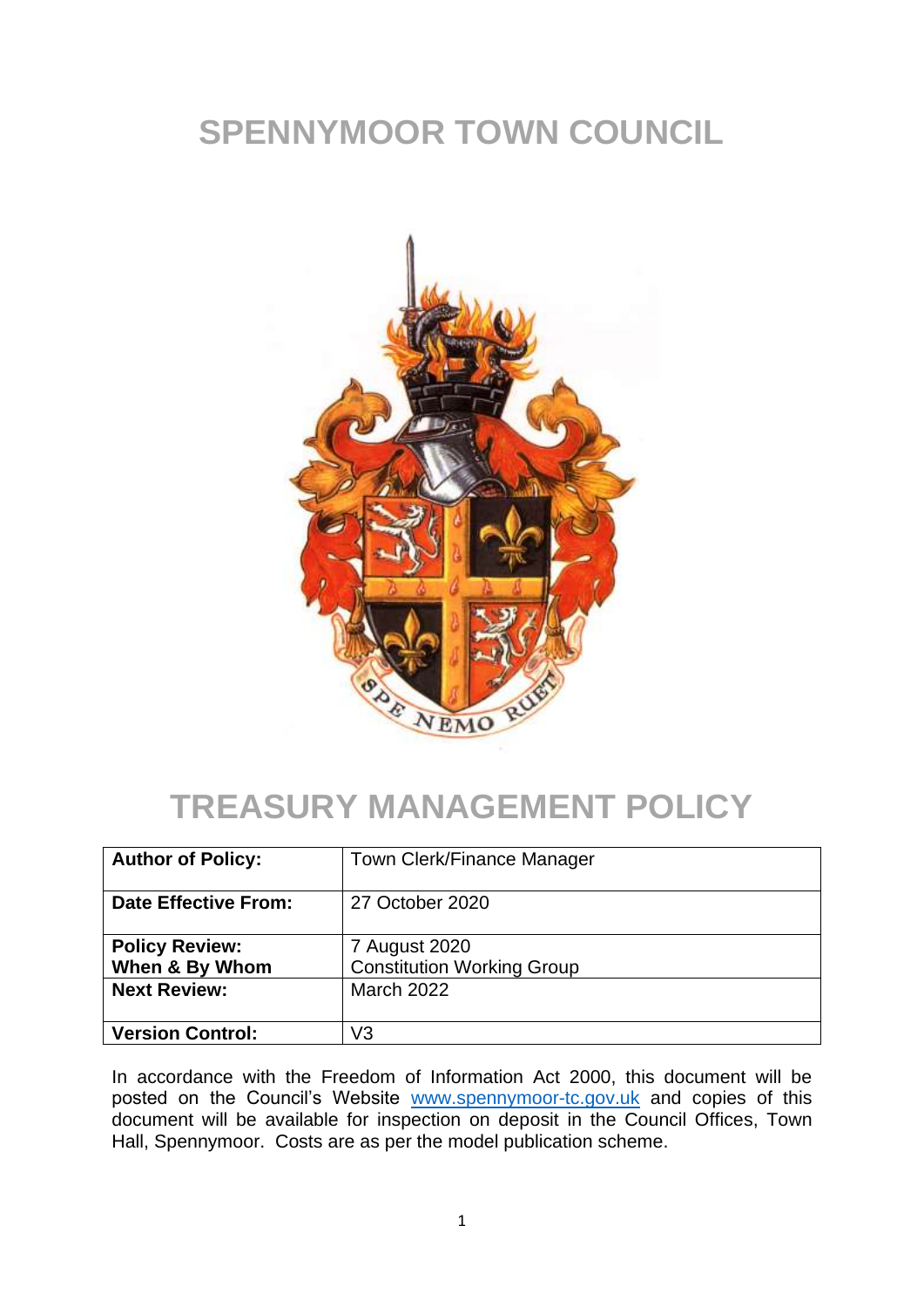## **1. Introduction**

- 1.1 Treasury Management covers the borrowing and investment and cash flow activities of the Council and the effective management of risks in relation to these activities. Treasury management is an important element in the overall management of the Council's financial affairs.
- 1.2 The Council's treasury management activities are controlled by Schedule 1 of the Local Government Act 2003, in relation to Capital Finance for Parish and Community Councils.
- 1.3 The Council is also required by the Local Authorities Capital Finance and Accounting England Regulations 2003 to have regard to the Chartered Institute of Public Finance and Accountancy (CIPFA) publications; the Treasury Management in the Public Service Code for Capital Finance in Local Authorities in relation to its treasury management activity.
- 1.4 Although there is no statutory requirement for Town and Parish councils to comply with the requirements of the CIPFA Treasury Management Code of Practice or Prudential Code for Capital Finance, it is considered good practice for the Council to operate its treasury management activities in accordance with these codes as far as is considered relevant to the Council's circumstances.
- 1.5 Treasury Management is concerned with how organisations manage their cash resources and its scope covers borrowings and investments. Risk is inherent in all treasury management activities and it is necessary to balance risk and return. In the public services it is generally considered that the priority is to protect capital rather than maximise return.
- 1.6 The Code recommends that public organisations should adopt a Statement of Treasury Management Practices (TMPs). *This is detailed in Appendix 1 attached.*

## **2. Policy**

Investment Strategy

- 2.1 The following statements underpin the Council's investment strategy:
	- 2.1.1 The Council will invest its temporary surplus funds prudently.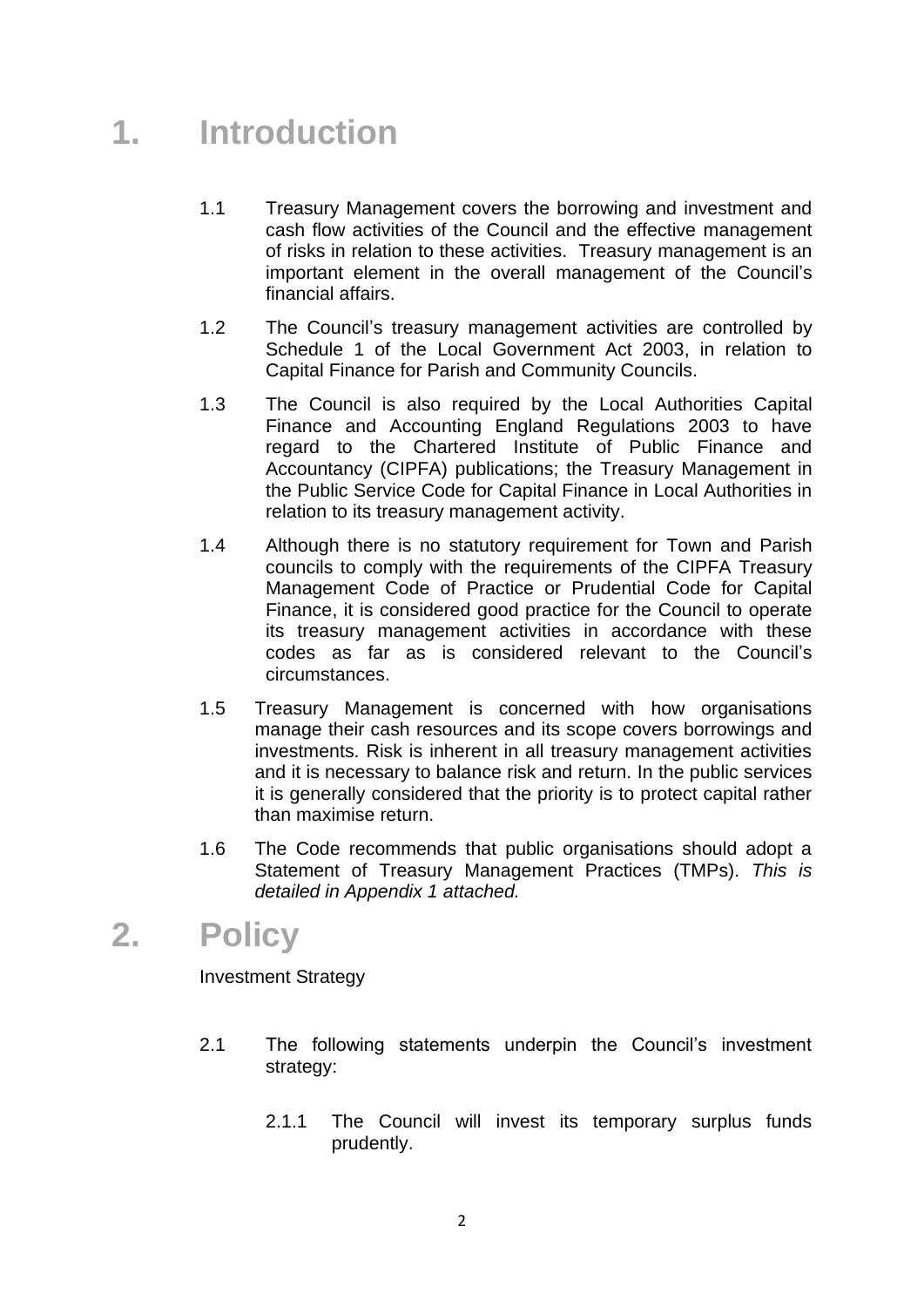- 2.1.2 Priority is to be given to security and liquidity rather than yield. It is reasonable to seek the highest rate of interest consistent with the underlying principles of security and liquidity.
- 2.1.3 The Policy shall be approved by full Council and only varied or rescinded by full Council.
- 2.1.4 *A report on investments shall be submitted to the Council's Policy and Resources Committee on a regular basis, providing details of cash investments and interest earned.*
- 2.2All investments will be made in accordance with the above strategy.

### **Long-Term Capital Borrowing Strategy**

- 2.3 The following statements underpin the Council's long-term borrowing strategy:
	- 2.3.1 The Council will arrange to borrow funding prudently and will consider the affordability of all new borrowings and the impact upon the Council's Precept.
	- 2.3.2 All borrowing for capital expenditure will be made with the Public Works Loan Board.
	- 2.3.3 Any new borrowing for capital expenditure purposes must reflect the priorities of the Council.
	- 2.3.4 Liquidity risk (the risk of renewing loans during a period of high interest rates) and market risk (the risk of adverse movements in interest rates linked to variable interest rate loans) will be considered before taking out any new borrowing.
	- 2.3.5 Priority is to be given to fixed interest rate loans that are consistent with the principle of affordability.
	- 2.3.6 No long term borrowing shall be entered into without the consent of the full Council.
	- 2.3.7 *Consent to the borrowing shall be obtained from the appropriate Government Department, and the procedural rules of the Public Works Loan Board (PWLB) shall be followed.*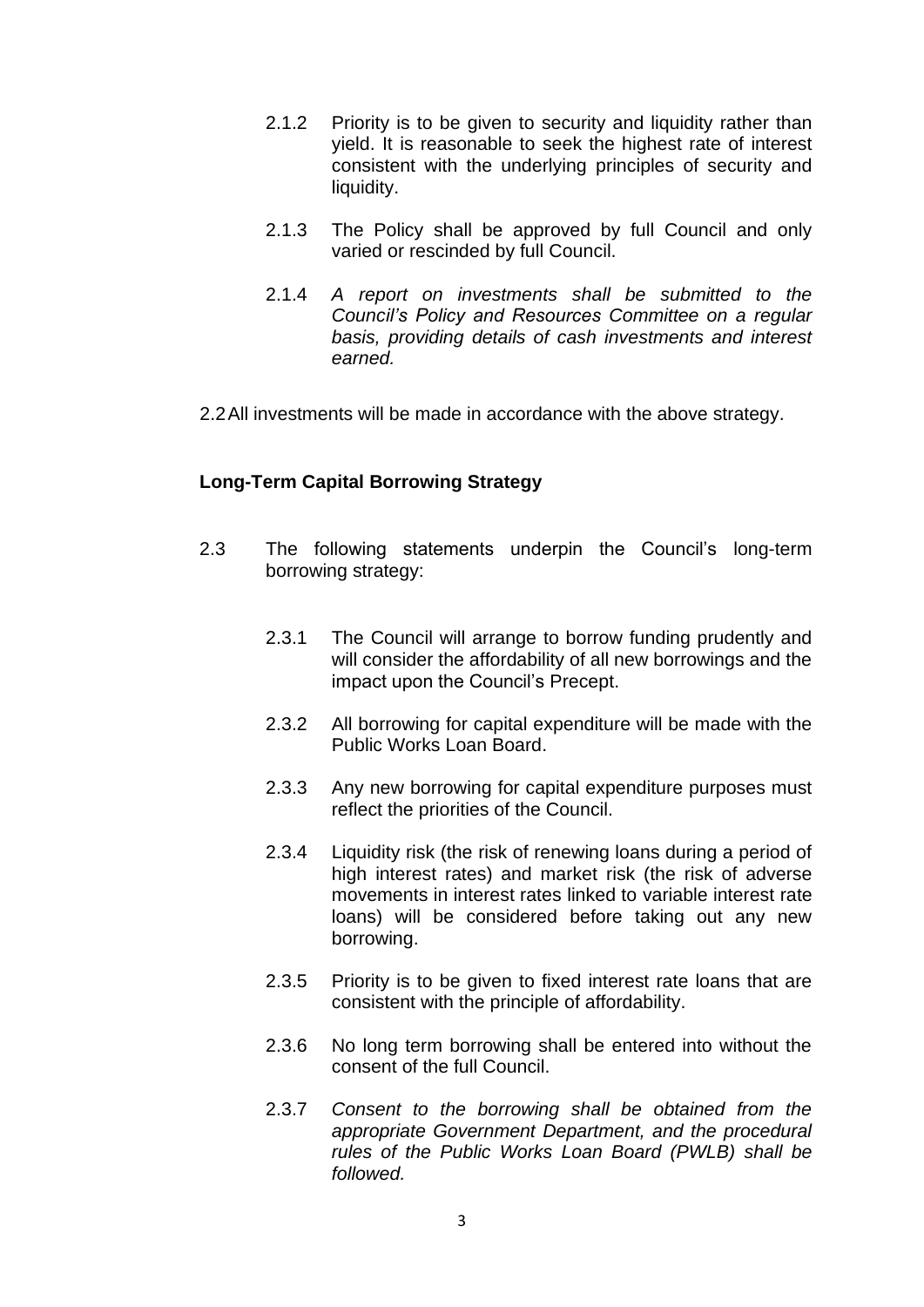### **Short-Term Borrowing Strategy**

- 2.4 The following statements underpin the Council's short-term borrowing strategy:
	- *2.4.1 The Council is permitted to borrow on a short term basis (i.e. for less than twelve months) without Government consent, but only to cover any anticipated shortfall between costs incurred and income due.*
	- 2.4.2 *In the light of the above,* the Council will only borrow over the short-term if it is completely necessary and will improve value for money (e.g. to avoid expensive bank penalty payments).
	- 2.4.3 The Council's *objective will be* not to borrow on a short term basis for a period exceeding one calendar month.
	- 2.4.4 The Council will only borrow over the short-term as a last resort and the reason for the borrowing must be of an extremely urgent nature, *linked to the situation referred to in 2.4.1 above.*
	- 2.4.5 The Council expects short-term borrowing to be extremely rare and should be avoided in the normal course of business.
- *2.5 Any proposed changes to the above Policy must be reported to and approved by the full Council.*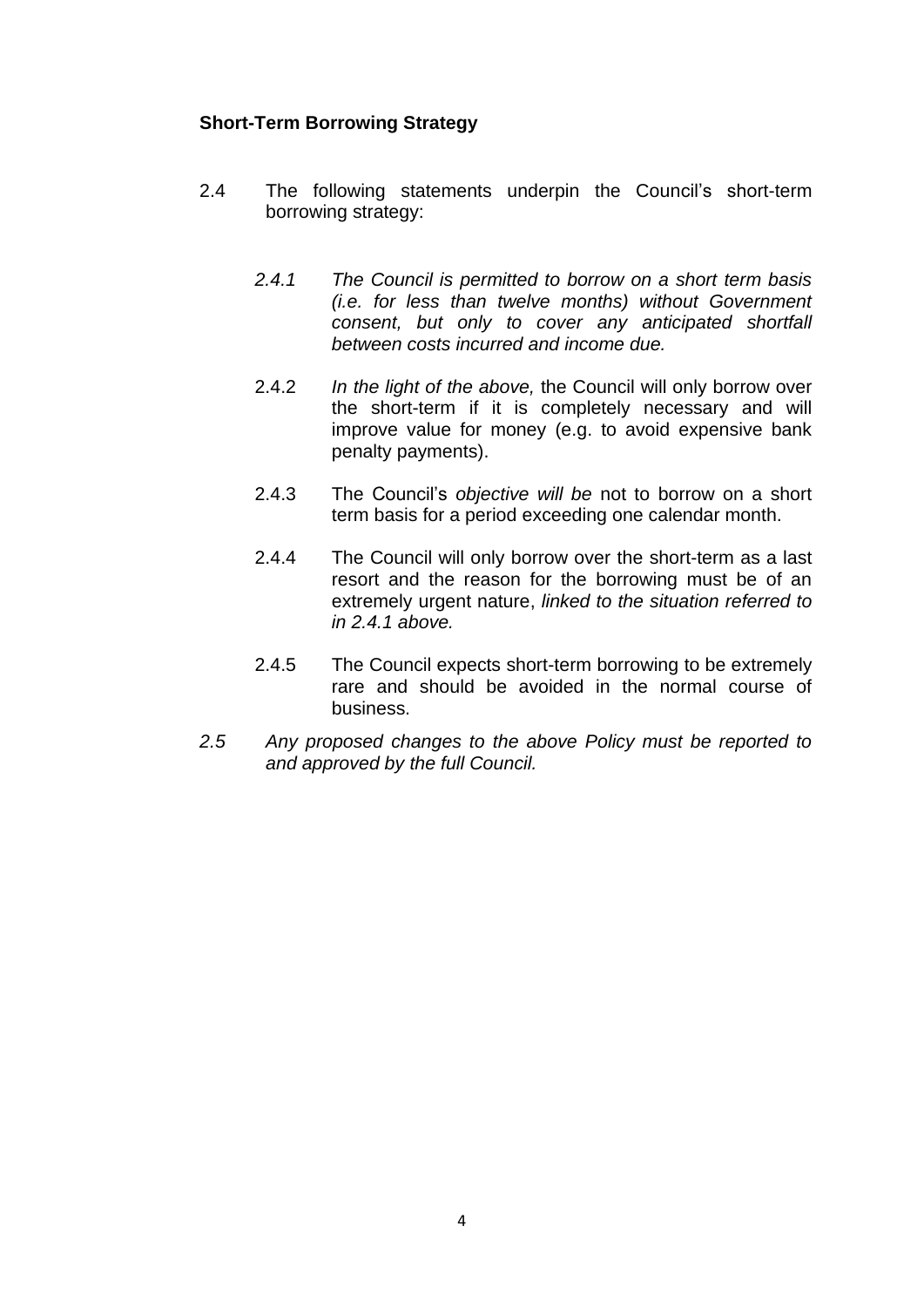## **Appendix 1**

## **TREASURY MANAGEMENT PRACTICES (TMPs)**

TMP 1 – Risk Management

The Council will operate in line with the investment methodology at Appendix 2 and the Finance Manager will ensure that a cashflow forecast is prepared to ensure that the Council protects itself from the risk of insufficient liquidity (which could result in the Council being unable to meet its short-term commitments as they fall due).

Furthermore, a contingency amount of 10% will be added to the cashflow need before an investment is made to ensure that the Council has a cash buffer to allow for the payment of any unexpected liabilities.

The Finance Manager will report the interest earned from investments within the Budgetary Control reports to the Policy and Resources Committee. This is intended to reduce the risk of underachievement of bank interest when compared to budget.

The Council also has fidelity insurance cover in place which covers the loss of cash by fraud or dishonesty up to a maximum of £1.2 million.

TMP 2 – Value for Money and Performance Measurement

Treasury management activity will be regularly monitored and reported to the Council as part of the annual Statement of Accounts, Medium Term Financial Plan, Revenue and Capital Budgets and Budgetary Control Reports.

TMP 3 – Decision Making & Analysis

Full records of the Council's treasury management activities and any treasury management decisions, and processes and practices applied in reaching those decisions will be fully maintained.

TMP 4 – Approved Instruments, Methods and Techniques

The Council will undertake its treasury management activities by employing only those instruments, methods and techniques detailed in this policy, taking into account the risks identified in TMP1 – Risk Management.

The approved activities of the treasury management operation are as follows:

• Borrowing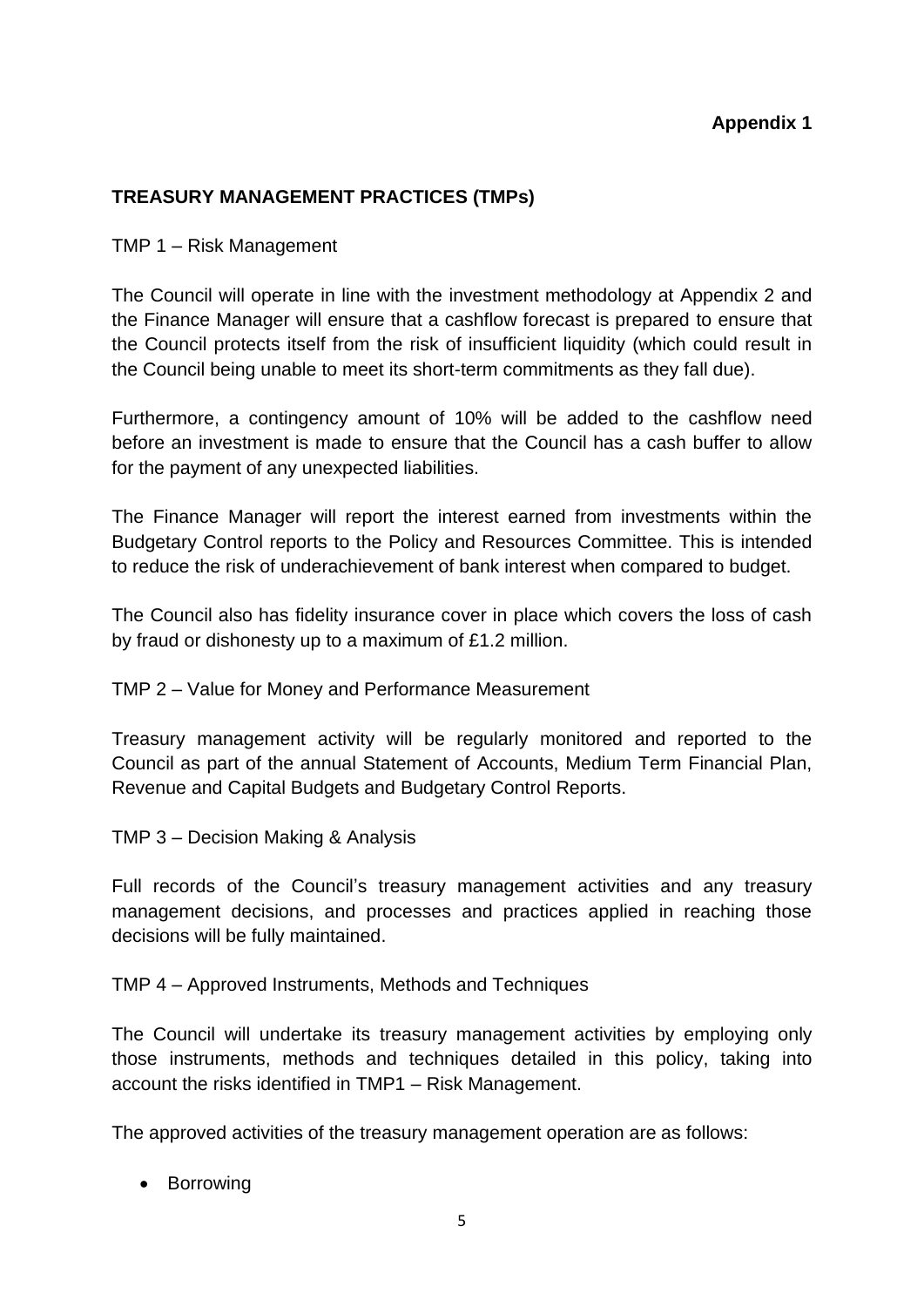- Investments
- Early repayment or rescheduling of debt
- Managing cash flow
- Banking arrangements
- Leasing arrangements
- Managing and reviewing treasury management risk
- Reviewing treasury management techniques

### **Approved Instruments for Investments**

The Council's approved methods and instruments for investments will be:

• The Public Sector Deposit Fund

Any changes to the Council's investment arrangements will need to be reported to the Policy and Resources Committee and approved by the Council.

## **Approved Instruments for Borrowing**

The Council's approved method and instrument for borrowing will be:

• Public Sector Loans Board (PWLB) Loans

The Public Sector Loans Board is a government department that makes finance available to local authorities at government borrowing rates.

Any short-term borrowing will only be used as a last resort.

TMP 5 – Organisation, Clarity and Segregation of Responsibilities, and Dealing **Arrangements** 

The Town Clerk as the Council's Responsible Finance Officer will be ultimately responsible for the Treasury Management Function. The Finance Manager (or in their absence a Finance and Administration Assistant) will have day-to-day responsibility for following (Appendix 2) methodologies and procedures and seeking authorisation from the Town Clerk before any action is taken.

The Finance Manager will be responsible for reporting on the performance of the Treasury Management Function.

No Officer/Member will be authorised by the bank to move cash to third party bank accounts. No Officer/Member is authorised to enter into internet banking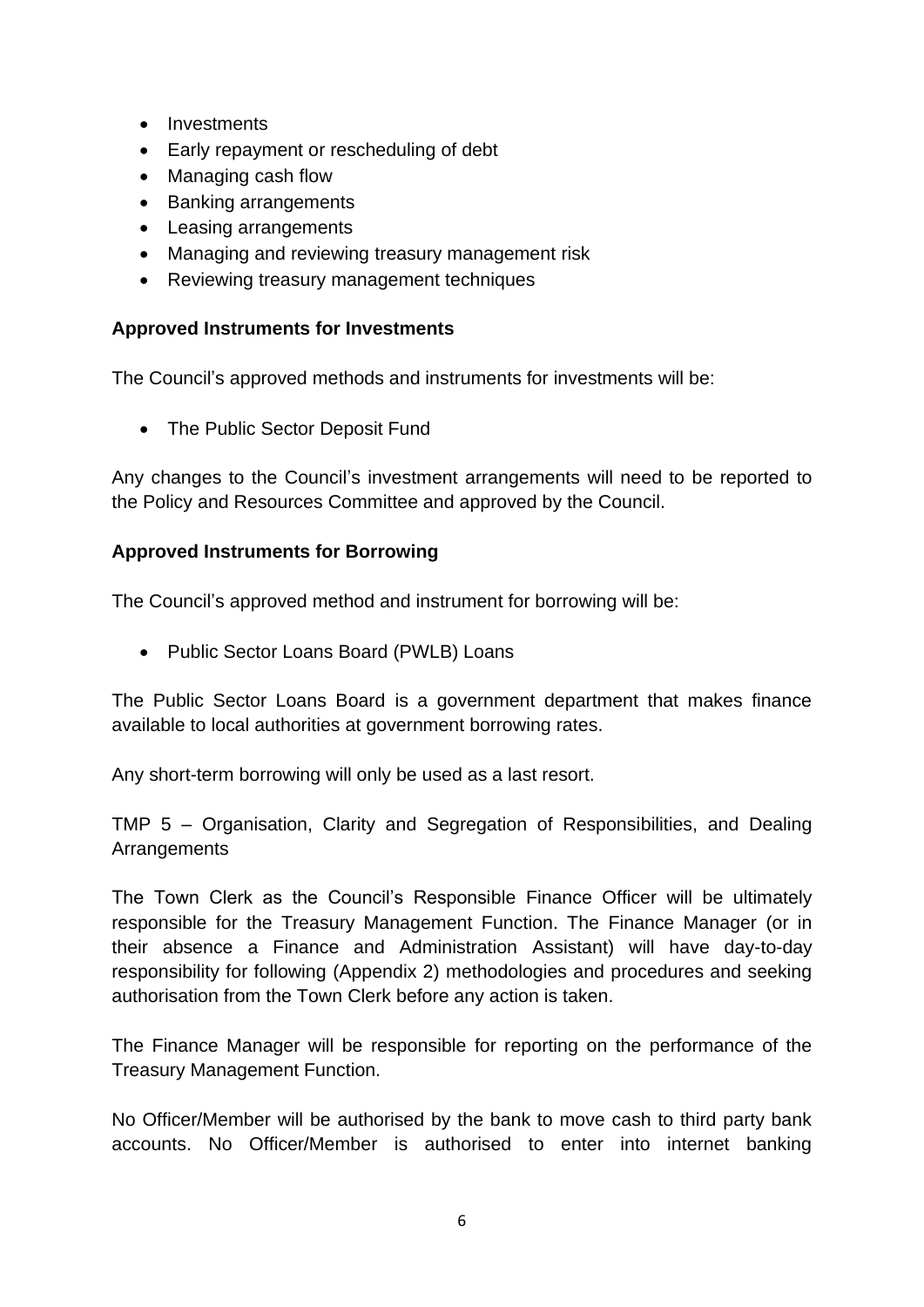arrangements (for the avoidance of doubt this does not preclude the purchase of equipment or supplies "on-line" *by an officer* from secure websites).

TMP 6 – Reporting Requirements and Management Information Arrangements

*Regular reporting will be presented to the Policy and Resources Committee on the performance of the Treasury Management function.*

*In addition*, an annual report will be prepared for the attention of Members and presented to Council at the same time as the Annual Budget Outturn Report.

TMP 7 – Budgeting, Accounting and Auditing Arrangements

All loans and investments will be accounted for in accordance with appropriate accounting practices and standards, and with statutory and regulatory requirements in force at the time in question. Finance Manager will ensure that the Town Clerk is kept fully informed throughout.

The Finance Manager will be responsible for the preparation of all audit (external) working papers. The Finance Manager will ensure that the Town Clerk is kept fully informed throughout – a request for information in relation to such matters will be treated with the appropriate priority.

Prudent estimates or actual payments will be included within the annual budget for all loans and investments.

The Finance Manager will report upon revenue costs and income associated with the Council's treasury management activities via the Budgetary Control Reports to the Policy and Resources Committee.

TMP 8 – Cash and Cashflow Management

Cash flow projections will be prepared by the Finance Manager *and Finance and Administration Officer(s)* on a regular basis and will be used to inform investment decisions. ensuring that these are adequate for the purposed of monitoring and managing liquidity risk.

TMP 9 – Money Laundering

The Council is alert to the possibility that it may become subject to an attempt to involve it in a transaction involving the laundering of money.

The Council will maintain procedures as far as is practicable for verifying and recording the identity of counterparties.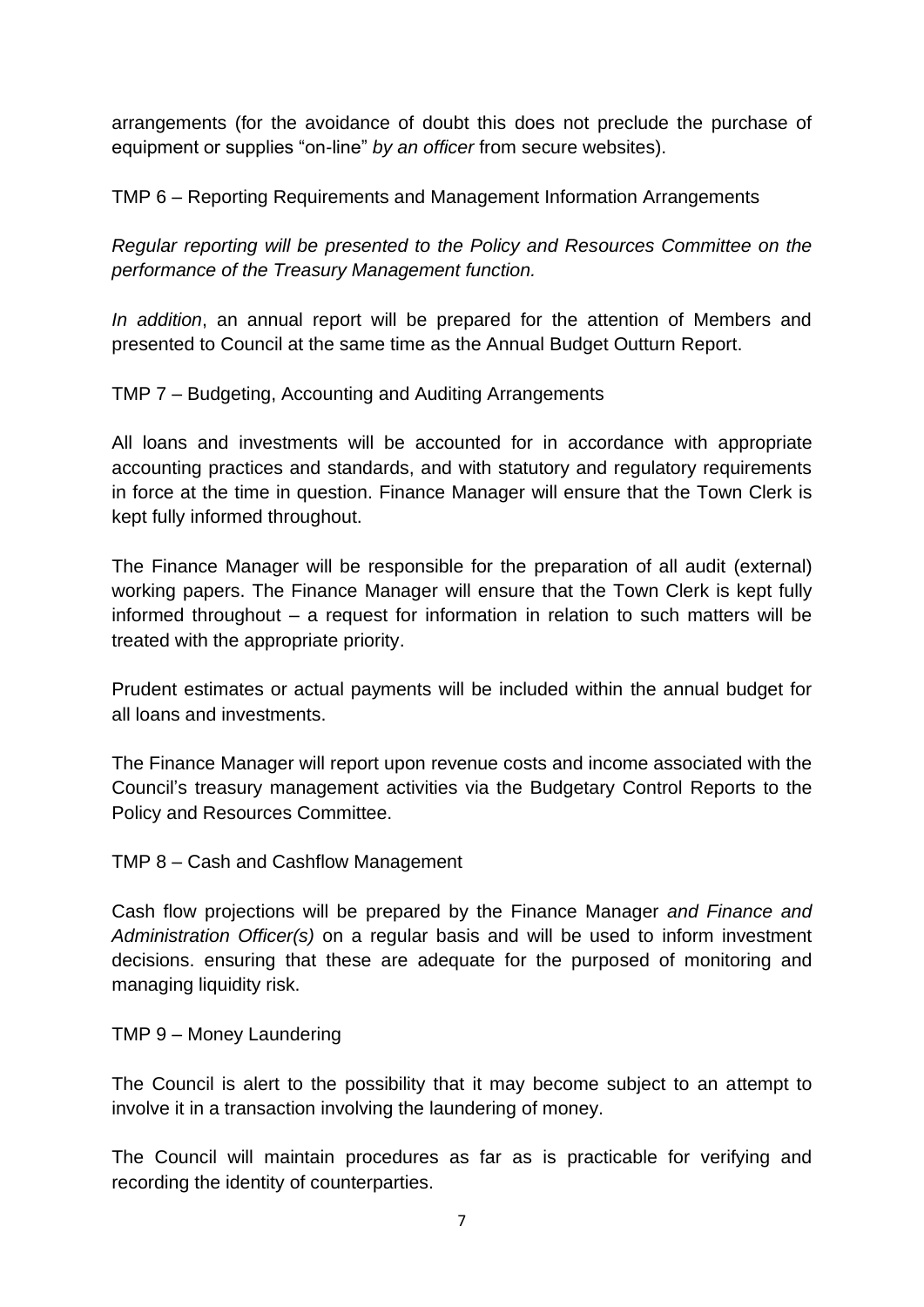However, it should be stressed that the vast majority of the Council's cash taking activities are limited in nature, involve relatively small amounts of money and are generally from sources well known to the Council.

The preferred method of payment for all receipts is via BACS.

TMP 10 – Staff Training and Qualifications

The Council recognises the importance of ensuring that all staff involved in the treasury management function are fully trained and equipped to undertake the duties and responsibilities allocated to them.

The Finance Manager is CIPFA qualified.

Details of any further training needs including any treasury management related training will be identified on a regular basis.

The Finance Manager will also attend any Treasury Management seminars as considered appropriate in order to stay abreast of any change to legislation or accounting practice.

TMP 11 – Use of External Service Providers

The Council does not currently use external service providers in relation to the operation of the Treasury Management function. The likelihood of using external service providers is remote due to the size and nature of the Council. However, it does recognise the potential valued in employing external providers of treasury management services, if required, in order to access specialist skills and resources.

TMP 12 – Corporate Governance

All activities of the Treasury Management function will be undertaken by following the principles of **openness, transparency, honesty, integrity and accountability.**

All related paperwork, for audit trail purposes will be retained securely and in good administrative order with these five principals of good corporate governance and data security in mind.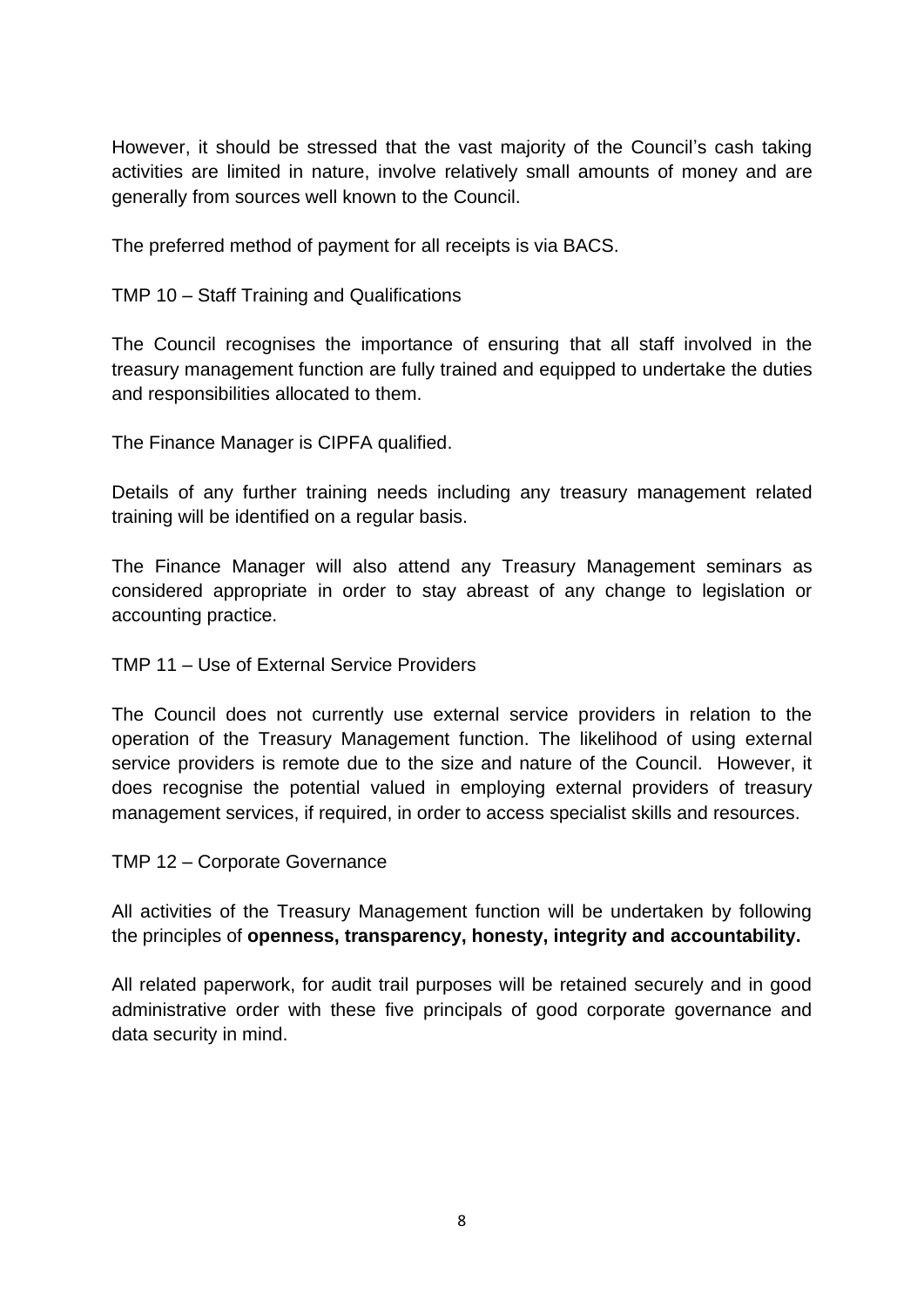### **METHODOLOGIES**

#### 1. Investments

The following procedure will be applied before any investments are made with the Council's bankers, *or other financial institution:*

- 1.1 A cash flow forecast, *taking into account all anticipated expenditure and income* will be prepared by the Finance Manager and/or the *Finance and Administration team in accordance with Appendix 1.*
- 1.2 *In addition to the cash flow statement, due regard shall be given to the level of current interest rates, and the prospect for changes in the foreseeable future in determining the amount and period of any cash investment.*
- 1.3 After the completion of the above, the authorised officer(s) shall contact the Council's bank to notify them of the transaction.
- 2. Long-Term Capital Borrowing

The following procedure will be applied before any new borrowing is entered into:

- 2.1 Long-term borrowing is defined as a period exceeding twelve months. All long-term borrowing will be made for capital purposes *approved by the full Council*.
- 2.2 The impact of any new long term borrowing will be calculated by the Finance Manager and the impact on the Council's precept will be calculated and an opinion on affordability will be expressed.
- 2.3 The Finance Manager will provide details of the costs of borrowing and a repayment schedule, *based on a range of borrowing periods*.
- 2.4 All long term borrowing proposals will be authorised by the Town Clerk and then submitted to the full Council for approval, *along with details of the capital project which is to be financed by the borrowing.*
- 3. Short-Term Borrowing

The following procedure will be applied before any new borrowing is entered into: